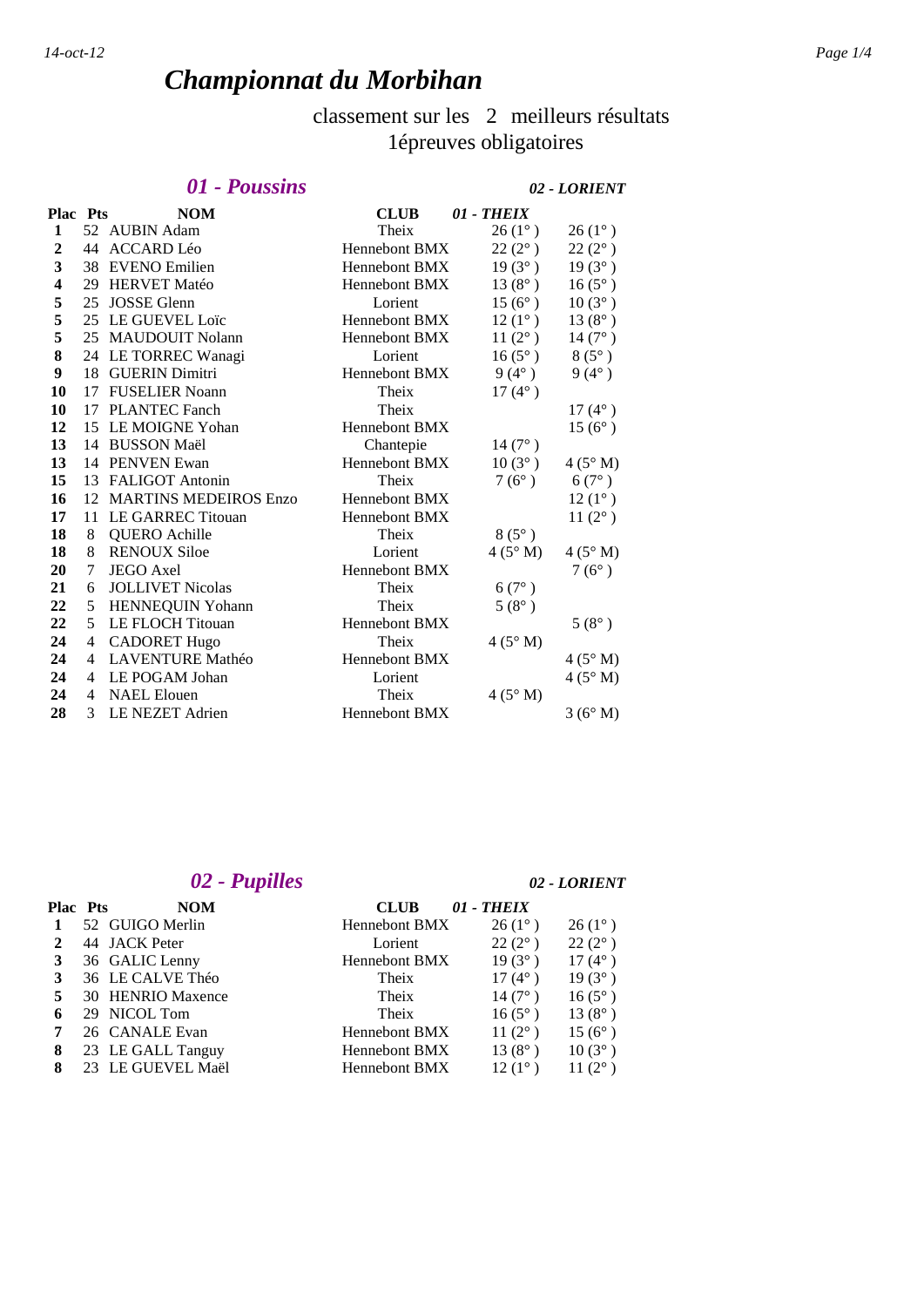| 8  |                | 23 PILARD Lou <sup>*</sup>       | Theix                | $15(6^{\circ})$ | $8(5^\circ)$     |
|----|----------------|----------------------------------|----------------------|-----------------|------------------|
| 11 | 16             | <b>GOUANVIC Evan</b>             | Hennebont BMX        | $7(6^{\circ})$  | $9(4^{\circ})$   |
| 12 | 15             | <b>JOSSE Jason</b>               | Lorient              | $10(3^{\circ})$ | $5(8^{\circ})$   |
| 13 | 14             | <b>BARON</b> Mathis              | Hennebont BMX        |                 | $14(7^{\circ})$  |
| 14 |                | 13 CADORET Nathan                | Theix                | $9(4^{\circ})$  | $4(5^\circ M)$   |
| 15 | 12             | <b>BERNARD</b> Antoine           | <b>Hennebont BMX</b> | $5(8^{\circ})$  | $7(6^{\circ})$   |
| 15 |                | 12 CHANDAVOINE Louis             | Lorient              |                 | $12(1^{\circ})$  |
| 17 | 10             | SPYSSCHAERT Corentin             | Hennebont BMX        | $8(5^\circ)$    | $2(7^{\circ} M)$ |
| 18 | 9              | <b>MARTIN Elouann</b>            | <b>Hennebont BMX</b> | $6(7^{\circ})$  | 3(6° M)          |
| 19 | 8              | <b>BEDARD</b> Kilian             | Hennebont BMX        | $4(5^\circ M)$  | $4(5^\circ M)$   |
| 19 | 8              | NICOLAS Orleen *                 | Hennebont BMX        | $4(5^\circ M)$  | $4(5^\circ M)$   |
| 21 | 6              | HOUEIX Jérémy                    | Lorient              |                 | $6(7^\circ)$     |
| 21 | 6              | LE BLEVENEC Stérenn <sup>*</sup> | Theix                | $4(5^\circ M)$  | 2(7° M)          |
| 23 | $\overline{4}$ | LE ROCH Hélori                   | Theix                | $4(5^\circ M)$  |                  |
| 23 | 4              | <b>LILIEN Marlay</b>             | Lorient              |                 | $4(5^\circ M)$   |
| 25 | 3              | <b>BUSSON Lylian</b>             | Chantepie            | 3(6° M)         |                  |
| 25 | 3              | <b>FOUCHER Ronan</b>             | Theix                | 3(6° M)         |                  |
| 25 | 3              | <b>HENNEQUIN</b><br>Pierrick     | Theix                | 3(6° M)         |                  |
| 25 | 3              | <b>JEGOUZO</b> Oscar             | <b>Hennebont BMX</b> |                 | 3(6° M)          |
| 25 | 3              | <b>PLUMER Antoine</b>            | Lorient              |                 | 3(6° M)          |
| 25 | 3              | <b>QUEFFELEC Mathis</b>          | Lorient              |                 | 3(6° M)          |
| 25 | 3              | <b>QUERO Marius</b>              | Theix                | 3(6° M)         |                  |
| 32 | $\overline{2}$ | <b>MAHE Tristan</b>              | Theix                | 2(7° M)         |                  |
| 32 | 2              | <b>MORIN</b> Julian              | Lorient              |                 | 2(7° M)          |
| 32 | $\overline{2}$ | <b>SELOSSE Lilio</b>             | Theix                | 2 $(7^\circ M)$ |                  |
| 32 | 2              | SIMON Joshua                     | Hennebont BMX        | 2(7° M)         |                  |
| 32 | $\overline{2}$ | STRACQUADAWIO Brice              | Theix                |                 | 2(7° M)          |
| 37 | $\mathbf{1}$   | <b>CHAPEL Enzo</b>               | Hennebont BMX        |                 | 1(8° M)          |
| 37 | 1              | <b>DHOLLANDE Mathys</b>          | Lorient              |                 | 1(8° M)          |
| 37 | 1              | <b>GOKTEPE Oktay</b>             | Lorient              |                 | 1(8° M)          |
| 37 | 1              | <b>PATEYRON Mattao</b>           | Lorient              |                 | 1(8° M)          |

# *05 - Benjamins 02 - LORIENT*

| <b>Plac Pts</b> |    | <b>NOM</b>                  | CLUB                 | 01 - THEIX      |                 |
|-----------------|----|-----------------------------|----------------------|-----------------|-----------------|
| 1               |    | 45 LAURANCE Axel            | <b>Hennebont BMX</b> | $19(3^{\circ})$ | $26(1^{\circ})$ |
| 1               |    | 45 SANCHEZ Théo             | Hennebont BMX        | $26(1^{\circ})$ | $19(3^{\circ})$ |
| 3               |    | 39 THOMAS Léo               | Theix                | $22(2^{\circ})$ | $17(4^{\circ})$ |
| 4               |    | 33 MABIRE Antoine           | Hennebont BMX        | $17(4^{\circ})$ | $16(5^{\circ})$ |
| 5               |    | 28 CHAPEL Charly            | Theix                | $16(5^{\circ})$ | $12(1^{\circ})$ |
| 5               | 28 | <b>JACK Alix</b>            | Lorient              | $15(6^{\circ})$ | $13(8^{\circ})$ |
| 5               |    | 28 QUERO Kévin              | Lorient              | $13(8^{\circ})$ | $15(6^{\circ})$ |
| 8               |    | 25 LE GALLIC Tristan        | Hennebont BMX        | $11(2^{\circ})$ | $14(7^{\circ})$ |
| 9               |    | 23 IKEN Bastien             | Hennebont BMX        | $12(1^{\circ})$ | $11(2^{\circ})$ |
| 10              |    | 22 CORDEROCH Mathias        | <b>Hennebont BMX</b> | $14(7^{\circ})$ | $8(5^{\circ})$  |
| 10              |    | 22 EVENO Pierrick           | <b>Hennebont BMX</b> |                 | $22(2^{\circ})$ |
| 12              | 17 | <b>THOMAS</b> Swann         | Theix                | $10(3^{\circ})$ | $7(6^{\circ})$  |
| 13              | 15 | <b>BOUKROUBA LE MEITOUR</b> | Theix                | $9(4^{\circ})$  | $6(7^{\circ})$  |
| 14              | 12 | <b>JOSSE Elouan</b>         | Lorient              | $8(5^\circ)$    | $4(5^\circ M)$  |
| 15              | 10 | LE GOUSSE Matthieu          | Lorient              |                 | $10(3^{\circ})$ |
| 16              | 9  | LE POGAM Ewen               | Lorient              |                 | $9(4^{\circ})$  |
| 17              | 7  | <b>BONNET Lucas</b>         | Theix                | $7(6^{\circ})$  |                 |
| 17              | 7  | ROBINET Estéban             | Hennebont BMX        | $4(5^\circ M)$  | 3(6° M)         |
| 19              | 6  | LE COINTRE Kilian           | Theix                | $6(7^{\circ})$  |                 |
| 20              | 5  | <b>COURTEL Valentin</b>     | Theix                | $5(8^{\circ})$  |                 |
| 20              | 5. | LE DOUSSAL Benjamin         | Lorient              |                 | $5(8^{\circ})$  |
| 22              | 4  | <b>COUM</b> Giullaume       | Theix                | $4(5^\circ M)$  |                 |
| 22              | 4  | <b>GESLOT</b> Sullivan      | Theix                | $4(5^\circ M)$  |                 |
|                 |    |                             |                      |                 |                 |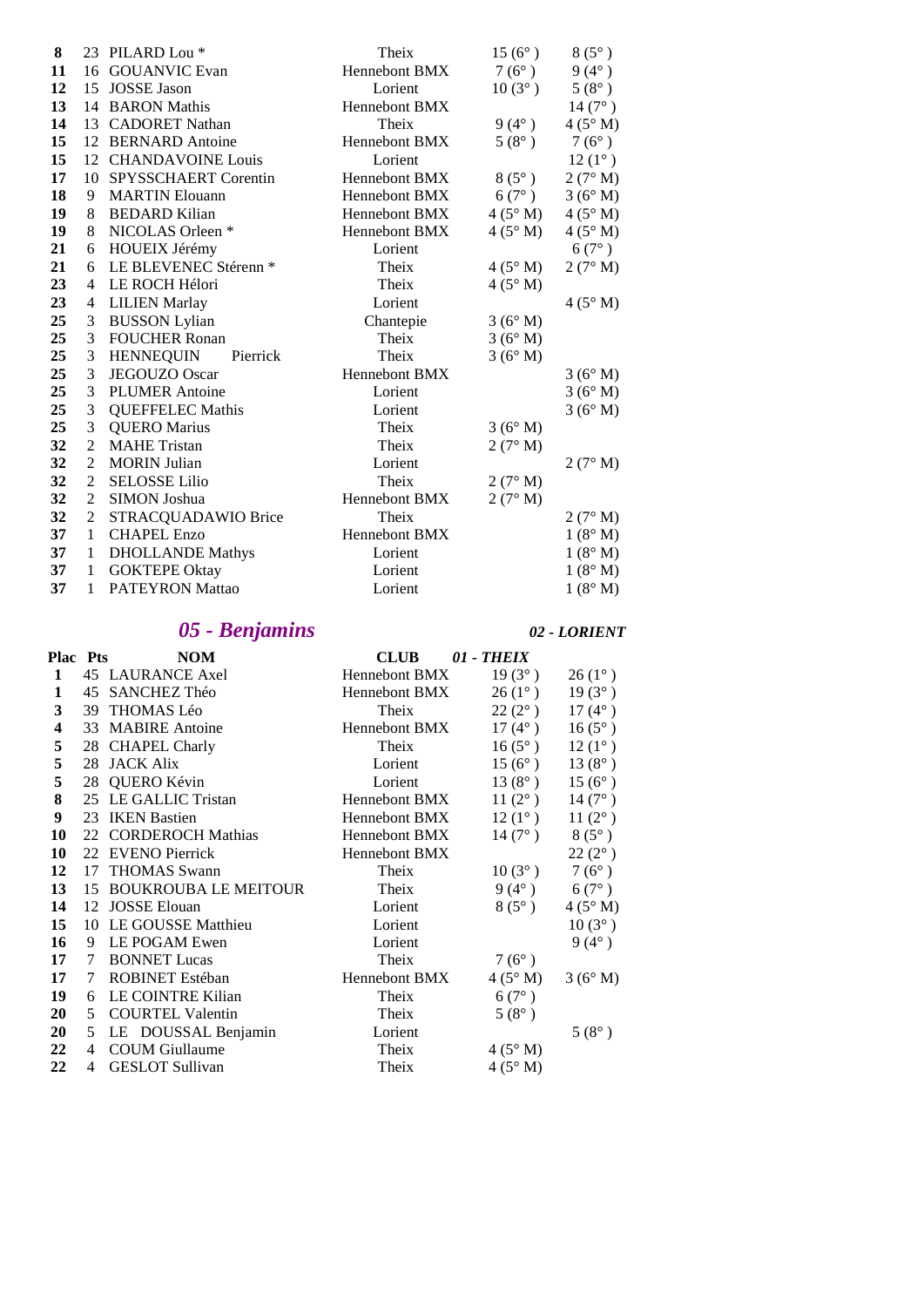|  | 22 4 LE BEUVE Marin      | Lorient       | $4(5^\circ M)$   |
|--|--------------------------|---------------|------------------|
|  | 22 4 LE PEUTREC Josselin | Hennebont BMX | $4(5^\circ M)$   |
|  | 26 3 SAUBOIS Clément     | Hennebont BMX | $3(6^\circ M)$   |
|  | 26 3 UNTERREINER Quentin | Hennebont BMX | $3(6^{\circ} M)$ |

### *06 - Prélicenciés 02 - LORIENT*

| <b>Plac Pts</b> | <b>NOM</b>            | <b>CLUB</b>          | 01 - THEIX                        |                                        |
|-----------------|-----------------------|----------------------|-----------------------------------|----------------------------------------|
|                 | 18 LIEURY Mathis      | Lorient              |                                   | $6(2^{\circ} M)$ 12 (1 <sup>o</sup> M) |
|                 | 2 15 CADORET Lenny    | Theix                | $10(1^{\circ} M)$ 5 (3° M)        |                                        |
|                 | 3 8 LE GUENNEC Mathéo | <b>Hennebont BMX</b> |                                   | $8(2^{\circ} M)$                       |
|                 | 6 AZOUZ Marwan        | Theix                | $3(3^{\circ} M)$ $3(4^{\circ} M)$ |                                        |
|                 | 5 3 GAY SAIS Joseph   | Hennebont BMX        | $1(4^\circ M)$                    | $2(5^{\circ} M)$                       |
|                 | 6 1 JUBIN Clément     | Theix                |                                   | $1(6^{\circ} M)$                       |

### *07 - Minimes 02 - LORIENT*

| <b>Plac Pts</b> |    | <b>NOM</b>             | <b>CLUB</b>          | 01 - THEIX       |                 |
|-----------------|----|------------------------|----------------------|------------------|-----------------|
| 1               |    | 52 SANCHEZ Hugo        | Hennebont BMX        | $26(1^{\circ})$  | $26(1^{\circ})$ |
| 2               |    | 44 CHAPEL Kévin        | Theix                | $22(2^{\circ})$  | $22(2^{\circ})$ |
| 3               |    | 38 MERIAN Thomas       | Theix                | $19(3^{\circ})$  | $19(3^{\circ})$ |
| 4               |    | 34 GUEGAN Enzo         | Hennebont BMX        | $17(4^{\circ})$  | $17(4^{\circ})$ |
| 5               | 31 | TEISSEIRE Clément      | <b>Hennebont BMX</b> | $15(6^{\circ})$  | $16(5^{\circ})$ |
| 6               |    | 26 CERNESSON Clément   | Theix                | 11 $(2^{\circ})$ | $15(6^{\circ})$ |
| 6               |    | 26 MALARDE Lucas       | <b>Hennebont BMX</b> | $12(1^{\circ})$  | $14(7^{\circ})$ |
| 8               |    | 20 CONAN Hugo          | <b>Hennebont BMX</b> | $13(8^{\circ})$  | $7(6^{\circ})$  |
| 9               |    | 18 LE TORREC Tosey     | Lorient              | $10(3^{\circ})$  | $8(5^\circ)$    |
| 10              |    | 16 ERNOTTE Salomé *    | Theix                | $16(5^{\circ})$  |                 |
| 10              |    | 16 EVENO Dylan         | Theix                | $4(5^\circ M)$   | $12(1^{\circ})$ |
| 12              |    | 15 DUCHATEAU Thomas    | Theix                | $9(4^{\circ})$   | $6(7^{\circ})$  |
| 13              |    | 14 MICHEA Lancelot     | Theix                | $14(7^{\circ})$  |                 |
| 14              | 13 | LE CALVARRE Théo       | Lorient              |                  | $13(8^{\circ})$ |
| 15              | 11 | <b>MOUCHET Alex</b>    | <b>Hennebont BMX</b> |                  | $11(2^{\circ})$ |
| 16              | 10 | <b>AUBERT Hugues</b>   | <b>Hennebont BMX</b> |                  | $10(3^{\circ})$ |
| 17              | 9  | <b>TROCHET Antoine</b> | Theix                |                  | $9(4^{\circ})$  |
| 18              | 8  | <b>AZOUZ Ryad</b>      | Theix                | $4(5^\circ M)$   | $4(5^\circ M)$  |
| 19              | 7  | TRAVERS Mathilde *     | Theix                | $4(5^\circ M)$   | 3(6° M)         |
| 20              | 6  | <b>KADDOURI</b> Victor | <b>Hennebont BMX</b> | 3(6° M)          | 3(6° M)         |
| 21              | 5  | <b>PEUVREL Pierre</b>  | Lorient              |                  | $5(8^{\circ})$  |
| 22              | 4  | <b>GAUVIN Lucas</b>    | Hennebont BMX        |                  | $4(5^\circ M)$  |
| 22              | 4  | LE TOUZE Edern         | Lorient              |                  | $4(5^\circ M)$  |
| 24              | 3  | SELOSSE Julyan         | Theix                | 3(6° M)          |                 |

### *08 - 40 ans et + 02 - LORIENT*

| <b>Plac Pts</b> | <b>NOM</b>                 | <b>CLUB</b>          | 01 - THEIX      |                    |
|-----------------|----------------------------|----------------------|-----------------|--------------------|
|                 | 35 CADORET Arnaud 30/39    | Theix                | $22(1^{\circ})$ | 13 $(1^{\circ} M)$ |
| $\overline{2}$  | 24 CADORET David 30/39     | Theix                | $15(3^{\circ})$ | $9(2^{\circ} M)$   |
| 3               | 18 VOILLEMIN Laurent 30/39 | Theix                | $18(2^{\circ})$ |                    |
|                 | 16 GUIGO Luc               | <b>Hennebont BMX</b> | $12(5^{\circ})$ | $4(4^{\circ} M)$   |
|                 | 16 LAURANCE Franck         | <b>Hennebont BMX</b> | $10(7^{\circ})$ | $6(3°)$ M)         |
| 6               | 13 THOZ Mickaël            | Theix                | $13(4^{\circ})$ |                    |
|                 | 12 IKEN Nicolas            | Hennebont BMX        | $9(8^\circ)$    | $3(5^{\circ} M)$   |